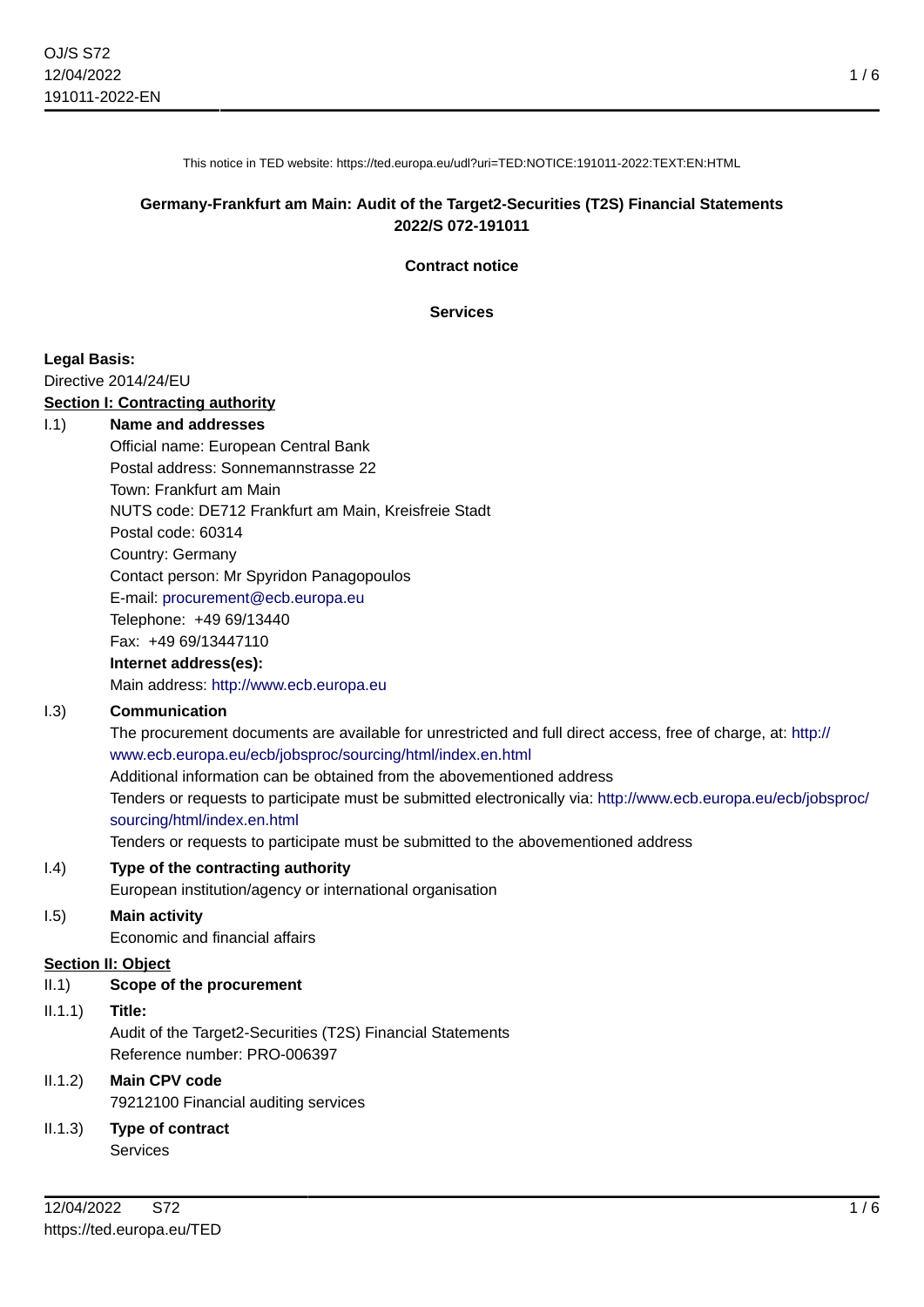#### II.1.4) **Short description:**

The ECB wishes to establish a contract for the provision of works for the voluntary, external audit of the T2S annual financial statements. The contractor shall provide the following works (the 'deliverables') to the ECB:

1. external auditor's report/opinion on the T2S annual financial statements; and

2. external auditor's internal management letter on the audit of the T2S annual financial statements.

The initial scope of the contract comprises the performance of the audit of the TARGET2-Securities (T2S) financial statements for the financial years 2022, 2023, and 2024.

The ECB may decide to extend the scope of the deliverables to comprise the annual T2S financial audits for the financial years 2025 and 2026.

# II.1.5) **Estimated total value**

Value excluding VAT: 850 000.00 EUR

# II.1.6) **Information about lots**

This contract is divided into lots: no

#### II.2) **Description**

## II.2.3) **Place of performance**

NUTS code: DE Deutschland NUTS code: DE712 Frankfurt am Main, Kreisfreie Stadt

#### II.2.4) **Description of the procurement:**

The ECB wishes to establish a contract for the provision of works for the voluntary, external audit of the T2S annual financial statements. The contractor shall provide the following works (the 'deliverables') to the ECB: 1. external auditor's report/opinion on the T2S annual financial statements; and

2. external auditor's internal management letter on the audit of the T2S annual financial statements.

The initial scope of the contract comprises the performance of the audit of the TARGET2-Securities (T2S) financial statements for the financial years 2022, 2023, and 2024.

The ECB may decide to extend the scope of the deliverables to comprise the annual T2S financial audits for the financial years 2025 and 2026.

T2S is a European securities settlement engine which offers centralised delivery-versus-payment (DvP) settlement in central bank money across European securities markets.

T2S has removed barriers and eliminated differences between domestic and cross-border settlement by offering a single market infrastructure solution. It allows market participants to optimise their liquidity and collateral management.

T2S also offers central securities depositories (CSDs) harmonised rules for settlement of domestic and crossborder transactions.

#### II.2.5) **Award criteria**

Price is not the only award criterion and all criteria are stated only in the procurement documents

#### II.2.6) **Estimated value**

Value excluding VAT: 850 000.00 EUR

## II.2.7) **Duration of the contract, framework agreement or dynamic purchasing system**

Duration in months: 36

This contract is subject to renewal: yes

Description of renewals:

The initial scope of the contract comprises the performance of the audit of the TARGET2-Securities (T2S) financial statements for the financial years 2022, 2023, and 2024.

The ECB may decide to extend the scope of the deliverables to comprise the annual T2S financial audits for the financial years 2025 and 2026.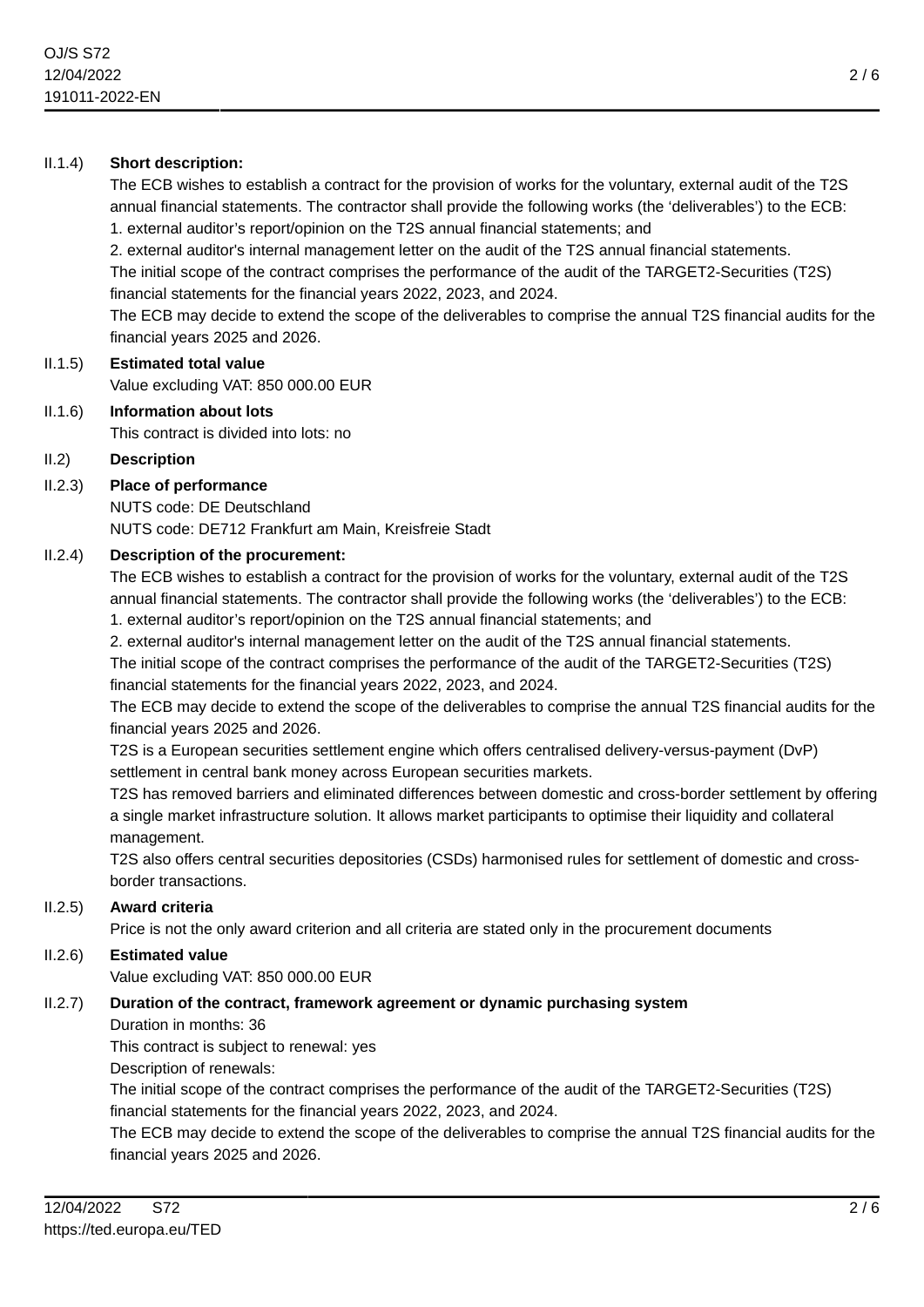- II.2.9) **Information about the limits on the number of candidates to be invited** Envisaged number of candidates: 3
- II.2.10) **Information about variants** Variants will be accepted: no

#### II.2.11) **Information about options**

Options: yes

Description of options:

The initial scope of the contract comprises the performance of the audit of the TARGET2-Securities (T2S) financial statements for the financial years 2022, 2023, and 2024.

The ECB may decide to extend the scope of the deliverables to comprise the annual T2S financial audits for the financial years 2025 and 2026. The ECB may exercise this option twice, namely once for deliverables referring to the financial year 2025 and again once for the deliverables referring to the financial year 2026.

II.2.13) **Information about European Union funds** The procurement is related to a project and/or programme financed by European Union funds: no

#### II.2.14) **Additional information**

#### **Section III: Legal, economic, financial and technical information**

- III.1) **Conditions for participation**
- III.1.1) **Suitability to pursue the professional activity, including requirements relating to enrolment on professional or trade registers**

List and brief description of conditions:

As stated in the procurement documents.

III.1.2) **Economic and financial standing** Selection criteria as stated in the procurement documents

## III.1.3) **Technical and professional ability**

Selection criteria as stated in the procurement documents

III.2) **Conditions related to the contract**

## III.2.1) **Information about a particular profession**

Execution of the service is reserved to a particular profession Reference to the relevant law, regulation or administrative provision: As stated in the procurement documents.

#### III.2.2) **Contract performance conditions:**

In line with the terms and conditions of the draft contract that will be attached to the invitation to tender (second stage of the procedure).

#### III.2.3) **Information about staff responsible for the performance of the contract** Obligation to indicate the names and professional qualifications of the staff assigned to performing the contract

#### **Section IV: Procedure**

- IV.1) **Description**
- IV.1.1) **Type of procedure** Competitive procedure with negotiation
- IV.1.3) **Information about a framework agreement or a dynamic purchasing system**
- IV.1.4) **Information about reduction of the number of solutions or tenders during negotiation or dialogue** Recourse to staged procedure to gradually reduce the number of solutions to be discussed or tenders to be negotiated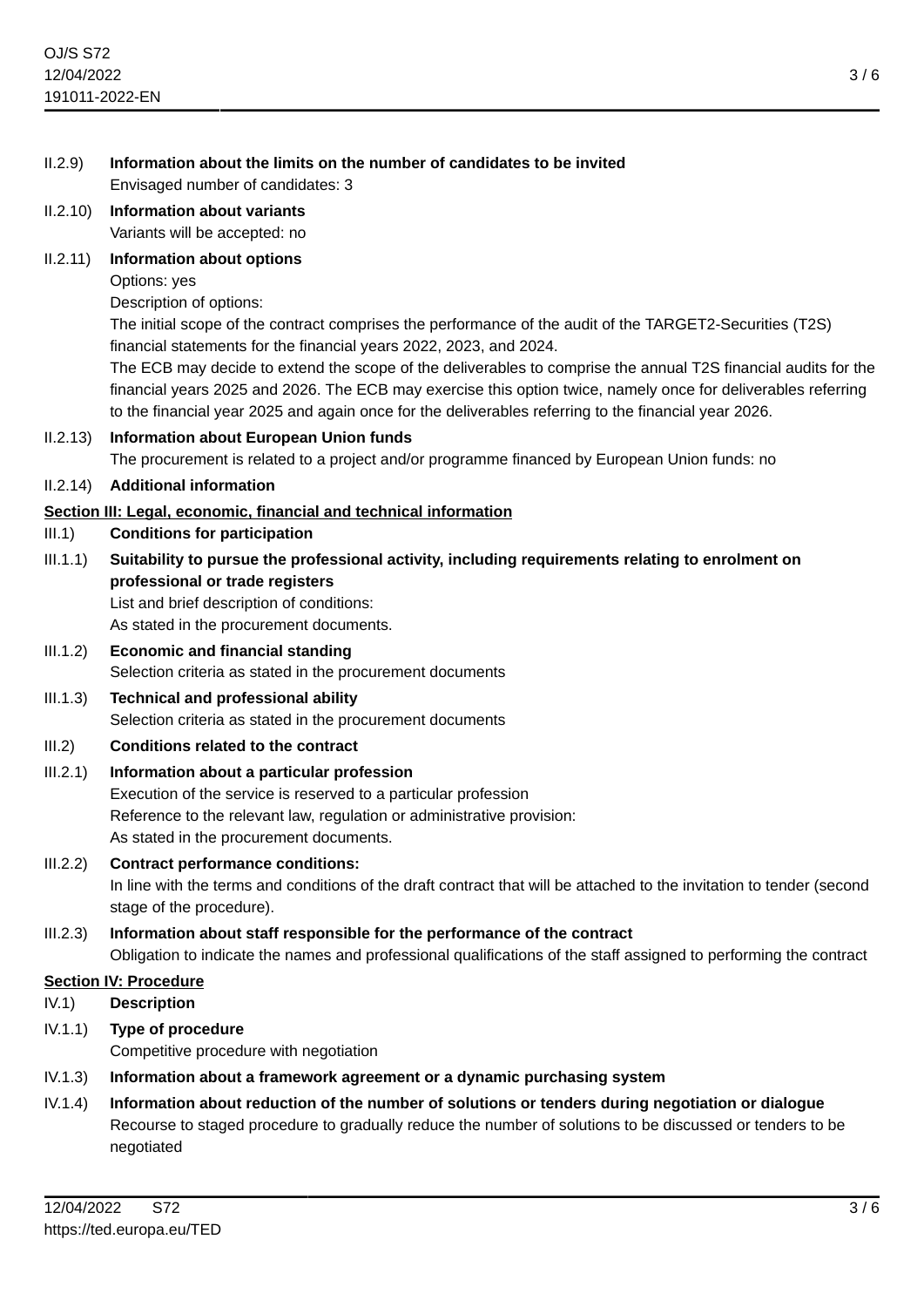- IV.1.5) **Information about negotiation**
- IV.1.8) **Information about the Government Procurement Agreement (GPA)** The procurement is covered by the Government Procurement Agreement: no

#### IV.2) **Administrative information**

- IV.2.2) **Time limit for receipt of tenders or requests to participate** Date: 02/05/2022 Local time: 12:00
- IV.2.3) **Estimated date of dispatch of invitations to tender or to participate to selected candidates** Date: 30/06/2022
- IV.2.4) **Languages in which tenders or requests to participate may be submitted:** English
- IV.2.6) **Minimum time frame during which the tenderer must maintain the tender** Duration in months: 6 (from the date stated for receipt of tender)

#### **Section VI: Complementary information**

- VI.1) **Information about recurrence** This is a recurrent procurement: no
- VI.2) **Information about electronic workflows** Electronic invoicing will be accepted

#### VI.3) **Additional information:**

This tender procedure is conducted via the ECB's electronic tendering system (e-tendering) which can be accessed via the following internet address:

#### <http://www.ecb.europa.eu/ecb/jobsproc/sourcing/html/index.en.html>

If you have not used the ECB's electronic tendering system before, you need to register via the above link (click on 'Register'). Subsequently to the registration, you will receive an automated notification with your user credentials to log in (click on 'Login') and to access the tender documentation. Please note that:

— A registration to the above system is only required once and you can reuse your user credentials in all future procedures of the ECB which are conducted via the above system. Therefore, please keep your user credentials for the future;

— In case you should have participated in previous ECB tender procedure(s) in the past which were conducted via the ECB's prior online system, you nevertheless need to register once to the ECB's electronic tendering system under the above address;

— Your mere registration does not constitute an application/tender. You must submit your application/tender via the ECB's electronic tendering system as further instructed in the application/tender documentation.

The system reference number for the above procurement is: RFX-PT-2022-000007: PRO-006397-R1- T2S External Auditor.

To download the tender documents, log on to the ECB's electronic tendering system with your login and password. Expand the field 'Public Tenders – Upcoming Events'. Click on 'Click to request an invitation to this event' for the above procedure and close the new window which opens. Once the request is completed (this can

4 / 6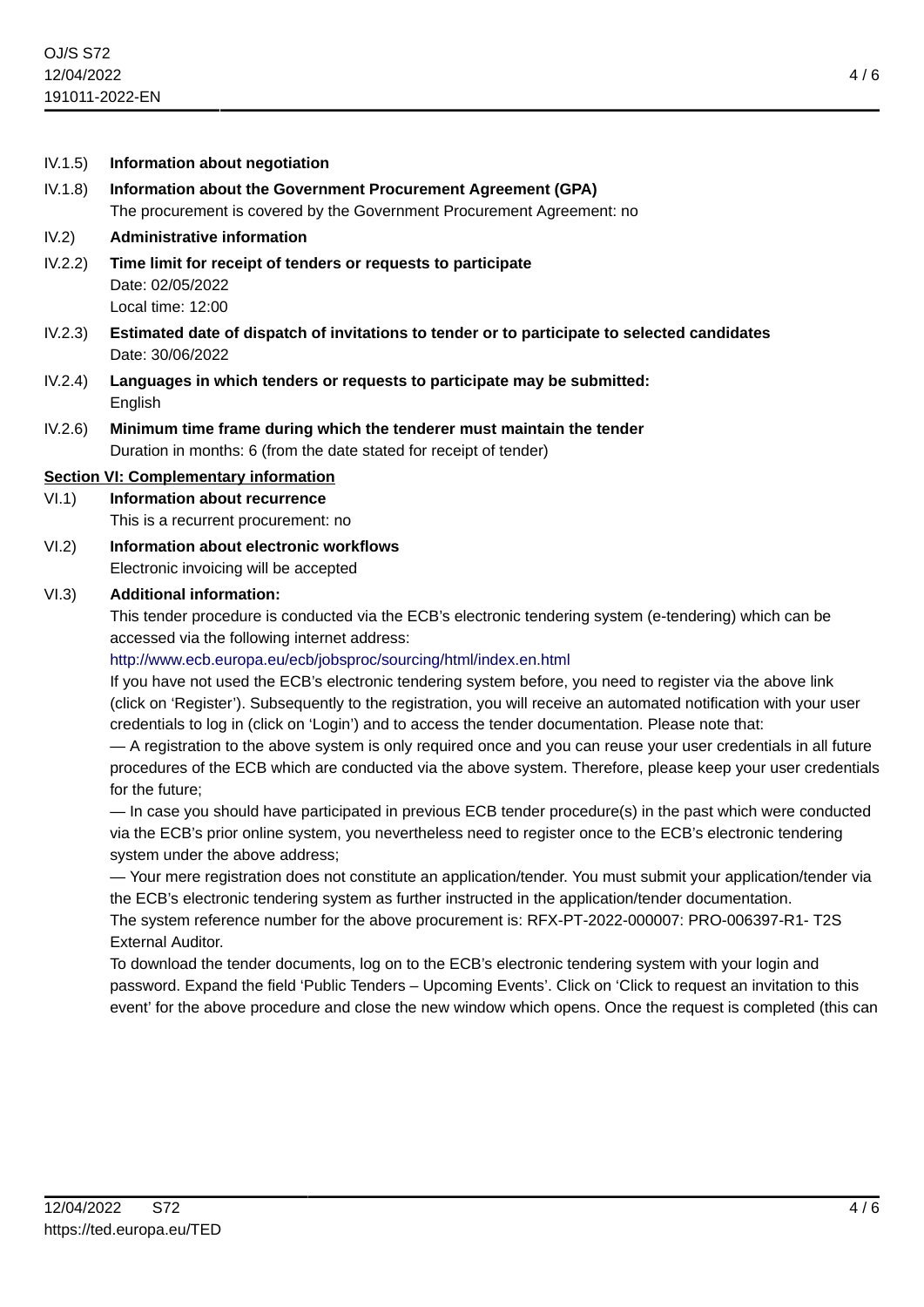take a few minutes), the status of the participation request will change to 'Invited' and the RFx documentation will be accessible via the RFx tab.

Under the above link you also find user guides for detailed information on how to use the system and contact details for technical support.

Should you require technical help when using the system, please contact the ECB's technical support .team at [sourcing.support@ecb.europa.eu](mailto:sourcing.support@ecb.europa.eu) by quoting the reference number and the problem experienced.

Any other queries relating to this procurement procedure and the content of the procurement documentation shall be submitted as message via the ECB's e-tendering system (under the tab 'Discussion').

The ECB endeavours to answer all queries as quickly as possible but cannot guarantee a minimum time response. The ECB shall not be bound to reply to queries received less than seven calendar days before the time-limit for the submission of tenders.

The tender procedure shall be open on equal terms to all natural or legal persons resident or located in the European Union and to all natural and legal persons resident or located in a country which has ratified the World Trade Organisation Agreement on Government Procurement or has concluded with the European Union a bilateral agreement on procurement under the conditions laid down in the said agreements. The tender procedure is conducted in accordance with ECB Decision 2016/2 laying down the Rules on Procurement (as amended), available on the ECB website at [https://www.ecb.europa.eu/ecb/legal/1001/](https://www.ecb.europa.eu/ecb/legal/1001/procurement/html/index.en.html) [procurement/html/index.en.html.](https://www.ecb.europa.eu/ecb/legal/1001/procurement/html/index.en.html)

#### VI.4) **Procedures for review**

#### VI.4.1) **Review body**

Official name: Procurement Review Body of the European Central Bank, c/o Legal Advice Team Postal address: Sonnemannstrasse 22

Town: Frankfurt am Main Postal code: 60314 Country: Germany E-mail: [generalcourt.registry@curia.europa.eu](mailto:generalcourt.registry@curia.europa.eu) Telephone: +49 6913440 Internet address: <http://www.ecb.europa.eu>

#### VI.4.2) **Body responsible for mediation procedures**

Official name: The European Ombudsman Postal address: 1 avenue du Président Robert Schuman, CS 30403 Town: Strasbourg Cedex Postal code: 67001 Country: France

## VI.4.3) **Review procedure**

Precise information on deadline(s) for review procedures:

Within 10 days of receipt of the notification in accordance with Article 34(1) or the first sentence of Article 34(3) of ECB Decision 2016/2 laying down the Rules on Public Procurement. Further requirements are outlined in Article 39 of this Decision. A complaint to the European Ombudsman does not affect the deadline for lodging appeals.

## VI.4.4) **Service from which information about the review procedure may be obtained**